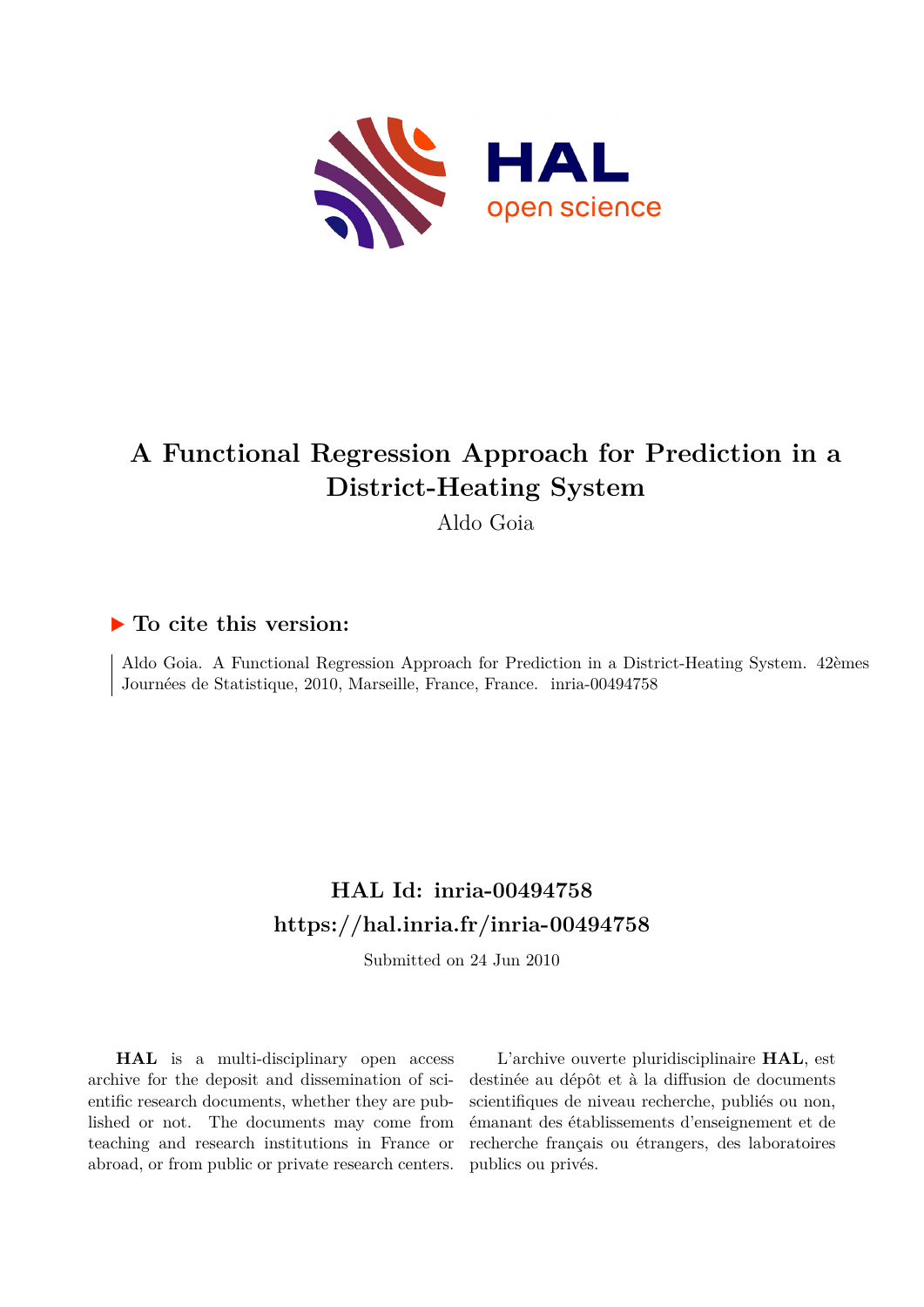### A Functional Regression Approach for Prediction in a District-Heating System

Aldo Goia

Dipartimento di Scienze Economiche e Metodi Quantitativi, Università del Piemonte Orientale "A. Avogadro", Via Perrone 18, 28100 Novara, Italy

#### Résumé

Nous considérons le problème de la prédiction à court terme des pics de demande dans un système de chauffage urbain. Notre dataset consiste en quatre périodes séparées, avec 198 jours pour chaque période et 24 observations horaires dans chaque jour relatifs à la consommation de chaleur et le climat. Nous tenons en considération la nature fonctionnelle des données et proposons une méthodologie de prédiction basée sur la régression fonctionnelle. L'influence de variables explicatives exogènes est modelée d'une façon appropriée. Le résultats "out-of-sample" de l'approche proposée sont évalués.

#### Abstract

We consider the problem of short-term peak demand forecasting in a district heating system. Our dataset consists of four separated periods, with 198 days each period and 24 hourly observations within each day relative to heat consumption and climate. We take advantage of the functional nature of the data and we propose a forecasting methodology based on functional regression. The influence of exogenous explanatory variables is modelled in a suitable way. The out-of-sample performances of the proposed approach are evaluated.

#### Mots clés

Functional linear model, penalized splines estimation, peak load forecasting, district heating system

#### Introduction

Among the activities of support in the coordination, maintenance and planning of an energy system, the prediction of the load demand is one of the most important. In particular, short-term forecasting, which is made within the 24 hours of the following day, and in special way the prevision of peaks of demand, plays a central role in guaranteeing an efficient generating capacity, maintaining the system stability.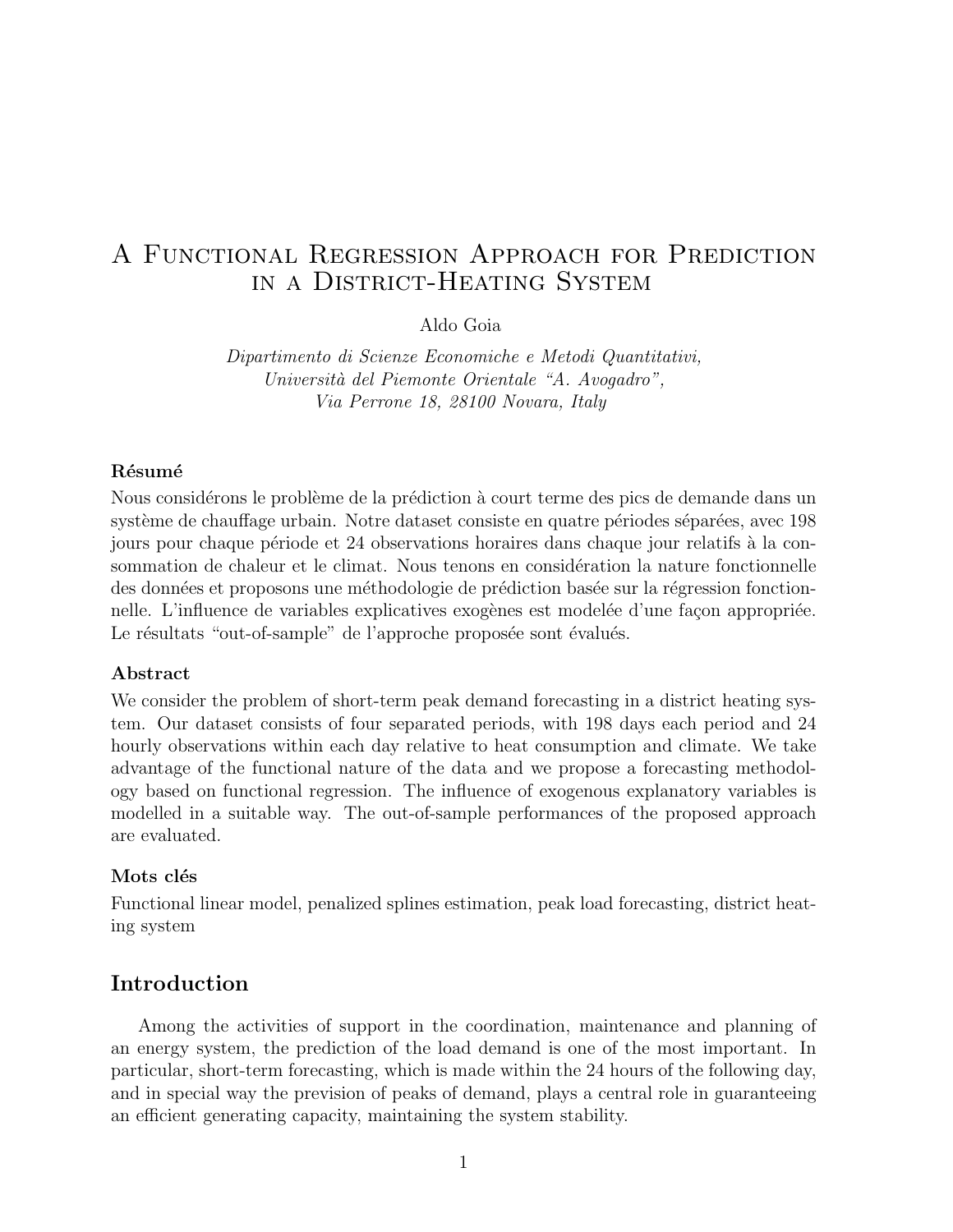In this work we consider the problem of modelling and predicting the peak of heat demand in a district heating (called also "teleheating") system. This consists in distributing the heat for residential and commercial requirements, via a network of insulated pipes. The dataset analyzed has been provided by AEM Turin Group, a municipal utility of the northern Italy city of Turin, which produces heat by means of cogeneration technology and distributes it, guaranteeing the heating to over a quarter of the town.

In the recent literature concerning load prediction in district-heating (see for example Dotzauer (2002) and Nielsen and Madsen (2006) for some applications and references), the algorithms employed are based on regression or time series models. They are often similar to the models used in the prediction of electrical-power loads (for a review see e.g. Weron (2006)). Weather factors are often used as major variables in predicting energy load and, among the others, the outdoor temperature is considered the most important factor in the short term forecasting.

These methodologies skip sometimes the fact that the data used are discretization points of curves: they are observed with high frequency and are very highly correlated, exhibiting some seasonality patterns. This fact has stimulated us to explore the functional approach (see e.g. Ferraty and Vieu (2006) and Ramsay and Silverman (2006) for a review). We propose here a linear model, combining real regressors with functional ones.

#### Forecasting Peak Load

The dataset analyzed consists of measurements of heat consumption and temperature taken every hour, during the periods 15 October - 30 April in years 2001-02, 2002-03, 2003- 04 and 2004-05. We take advantage of the functional nature of the data and we divide, in a natural way, the observed series of heat demand of each period in 198 functional *observations*, each one coincident with a specific daily load curve. We denote by  $C_{y,d} =$  ${C_{y,d}(t), t \in [0,24]}$  the daily load curve of period y and day d, with  $y = 1, \ldots, 4$  and  $d = 1, 2, \ldots, 198$ . Each of these functional data is observed on a finite mesh of discrete times:  $t_1 < t_2 < \ldots < t_{24}$ . Analogously we define the daily temperature curve. Figure 1 reports the observed loads and temperature curves of the first period.

Let us consider the forecasting problem of the daily peak load, defined as  $P_{y,d} =$  $\max_{j=1,\dots,24} C_{y,d}(t_j)$ . According to the literature (see e.g. Weron (2006)) we construct a linear model based on the decomposition of the load demand in a sum of two main components, namely the load component and the weather-dependent component, plus a stochastic residual. The first component includes:

- the seasonal effect, described by a suitable moving average of past daily means of consumptions;
- the intra-daily effect, modelled by a weighed sum of second derivative of the load curve of the previous day. A reason to consider second derivative rather than the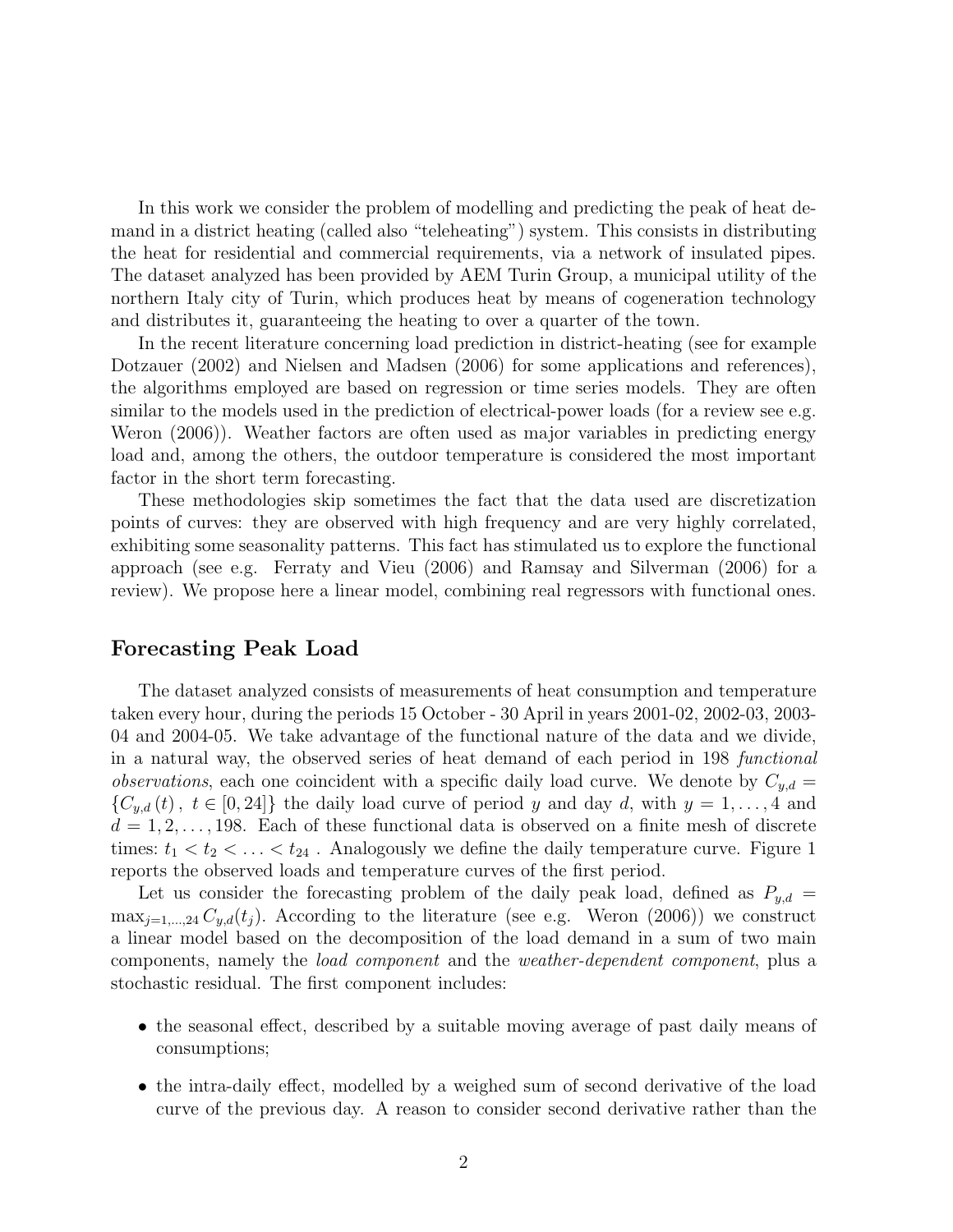



original curves is that data show an evident vertical shift and taking the second derivative annihilates this effect;

• calendar effects (week-days, weekend-days, holy-days).

About the weather-dependent part, we use the daily temperature curve, weighted by a suitable functional coefficient.

Combining in an additive way the components previously identified and described, we arrive to the specification of a linear model with scalar response (the peak of heat demand), two scalar regressors (the seasonal part and the dummy indicating the calendar effects), and two functional regressors (the second derivative of the past daily load curve and temperature curve).

The model is estimated on the base of the training-set corresponding to the data observed in the first three periods (2001-02, 2002-03 and 2003-04): we use here an estimation procedure proposed in Cardot et al. (2003) and based on B-splines. Then we carry out an out-of-sample forecasting study on the whole fourth period (2004-05), evaluating the results obtained. The estimated model fits well and the out-of-sample performances are good: we may compare them with the ones in Goia *et al.* (2010), where some functional and standard prediction methods are proposed to make forecasting on the same dataset.